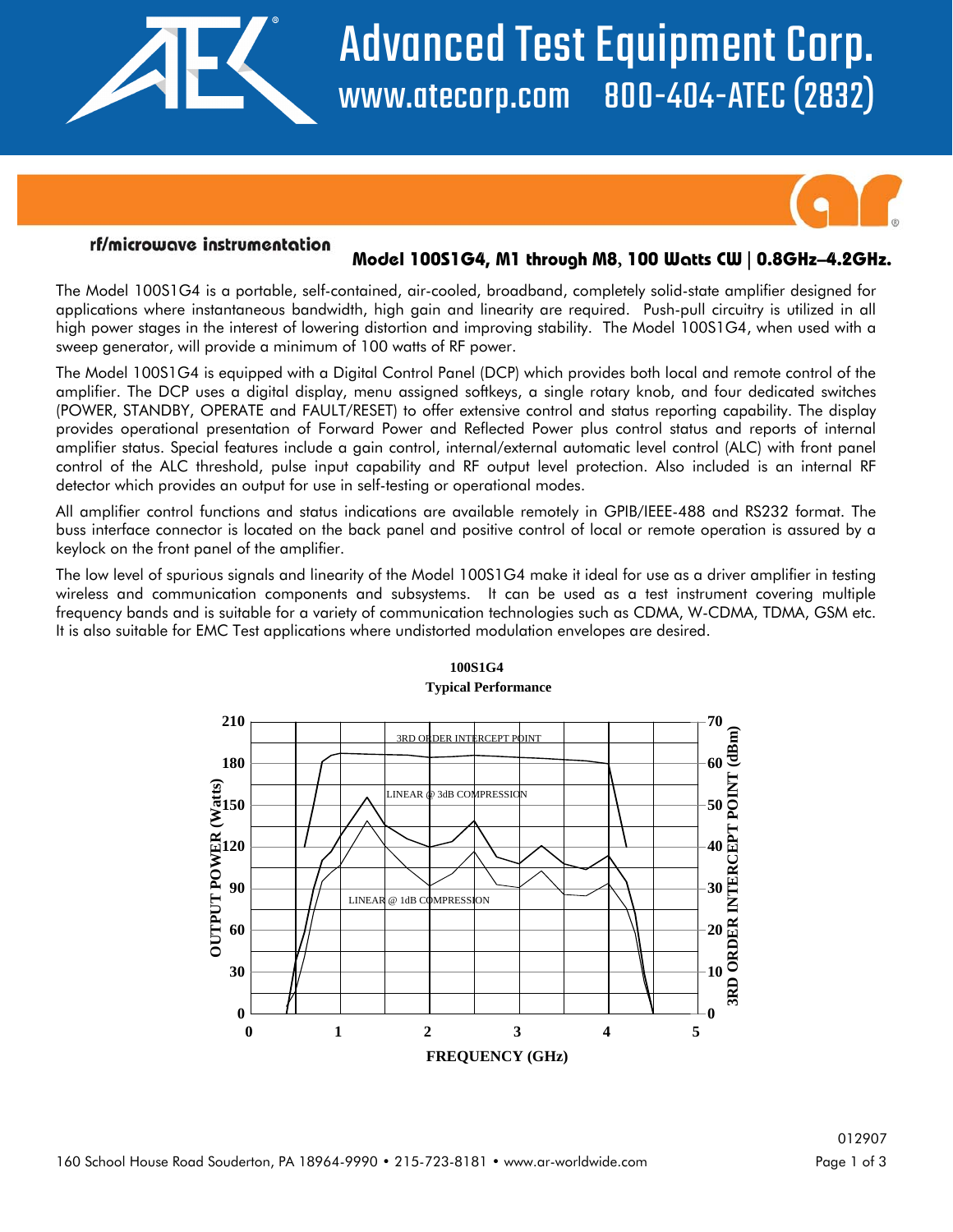#### **SPECIFICATIONS**

| POWER OUTPUT @ 3dB COMPRESSSION               |                                                                                                                                                                               |
|-----------------------------------------------|-------------------------------------------------------------------------------------------------------------------------------------------------------------------------------|
| POWER OUTPUT @ 1dB COMPRESSION                |                                                                                                                                                                               |
|                                               | $\pm 2.0$ dB maximum<br>± 1dB with Internal Leveling                                                                                                                          |
|                                               |                                                                                                                                                                               |
|                                               |                                                                                                                                                                               |
|                                               |                                                                                                                                                                               |
|                                               |                                                                                                                                                                               |
|                                               |                                                                                                                                                                               |
|                                               |                                                                                                                                                                               |
|                                               | oscillation with any magnitude and phase of source and load impedance. (See<br>Application Note #27)                                                                          |
|                                               | signal                                                                                                                                                                        |
|                                               | using two tones spaced 1 MHz apart. This is typical for W-CDMA systems. Closer<br>tone spacing such as 60 kHz generally provides about a 1db to 3dB<br>improvement in the IP. |
|                                               |                                                                                                                                                                               |
|                                               |                                                                                                                                                                               |
|                                               |                                                                                                                                                                               |
|                                               | PRIMARY POWER (Selected Automatically) 90-132, 180-264 VAC, 50/60 Hz, single phase, 1200 watts maximum                                                                        |
| <b>CONNECTORS</b><br><b>REMOTE INTERFACES</b> |                                                                                                                                                                               |
|                                               |                                                                                                                                                                               |
|                                               |                                                                                                                                                                               |
|                                               |                                                                                                                                                                               |